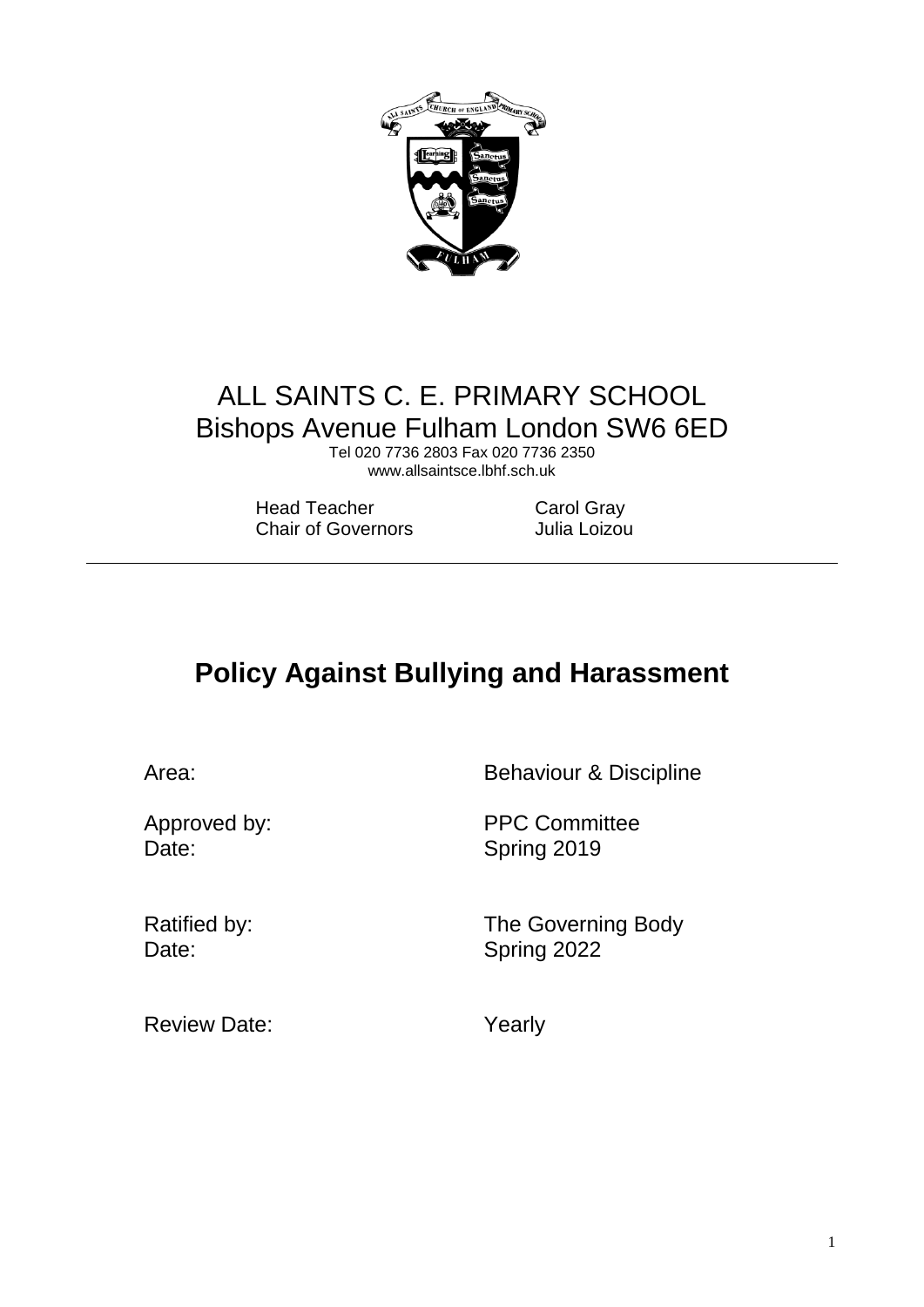# **INTRODUCTION**

All Saints C. of E. Primary School upholds the right of everyone to be treated with dignity and respect, and to be valued for who they are and what they contribute to the school.

To this end, this policy outlines three approaches taken by the school:

- 1. Prevention A number of actions are continuously undertaken, and reinforced by the school's strong Christian ethos.
- 2. Reporting Incidents Providing a trusted and secure structure for children and adults to feel able to report incidents.
- 3. Intervention and Monitoring Any behaviour which results in anyone feeling demeaned, threatened, intimidated or bullied by another person, will not be permitted, tolerated or condoned. The person targeted can expect that the school will respond to such behaviour decisively. Incidents will be dealt with as fairly and as quickly as possible. They will be recorded and monitored.

The diagram overleaf summarises the process once incidents are reported.

This policy is related to, and should be read in conjunction with, the All Saints Equality Policy which is available on the school website, or from the school office.

## The legal position

Local Authorities and schools are obliged to act in accordance with the duties specified in the Race Relations and Sex Discrimination Acts. More details of these, plus definitions of key terms (harassment, bullying, racial harassment, sexual harassment, harassment against lesbian or gay pupils and harassment against people with disabilities) are given in Annex 1.

## **PREVENTION**

All Saints School aims to create a community where bullying and /or harassment are not tolerated. We aim to ensure that the physical environment, through displays and curriculum materials, positively promotes a regard for individuals and shows a respect for different cultures and backgrounds.

The following strategies are implemented:

- Tackling issues related to bullying and harassment through the curriculum, in particular through the PSHE curriculum and in Circle times in order to prevent bullying issues and tackle them quickly when they arise.
- Pupils are taught about what bullying is and potential vulnerable areas such as on-line safety, physical, verbal, non-verbal bullying.
- Pupils know how to share their concerns and with whom.
- At briefing and staff meetings discuss pupils 'at risk' of being bullied or having problems with peers, ensuring that all staff are aware of sanctions and reporting procedures.
- Bullying /harassment issues recorded and analysed by SMT to identify any hotspots or patterns.
- Lunch times and playtimes are suitably manned and all staff on duty are aware of any issues and trained to deal with incidents appropriately.
- Involving parents and governors with the staff and pupils in maintaining good attitudes and discipline;
- Being prepared to apply the procedures to deal with incidents of harassment;
- Supporting the police in a programme of crime prevention in schools, including, at the appropriate level, discussions on the criminal nature of harassment, and that harassment will be effectively and sympathetically dealt with by the police in or outside the school.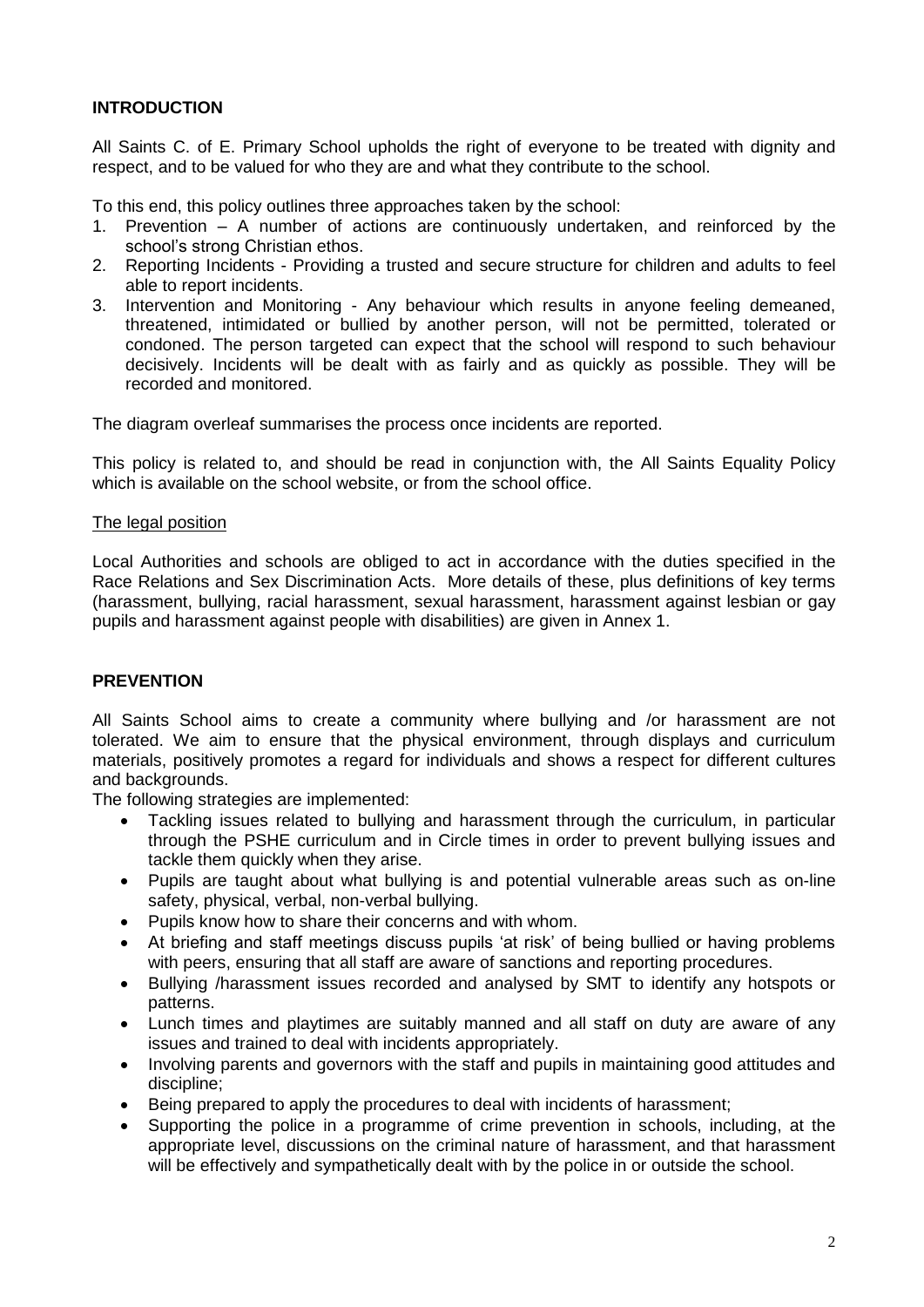- Making parents aware of the guidance issued by the DFE and the information on tackling school bullying at its website (http://www.education.gov.uk/schools/pupilsupport/behaviour/bullying/f0076899/preventing -and-tackling-bullying);
- Informing pupils, students, parents, staff and governors about these guidelines and how they link to other related school policies;
- Developing effective means of communication with parents who are not actively involved, especially those whose first language is not English, or are refugees/asylum seekers.

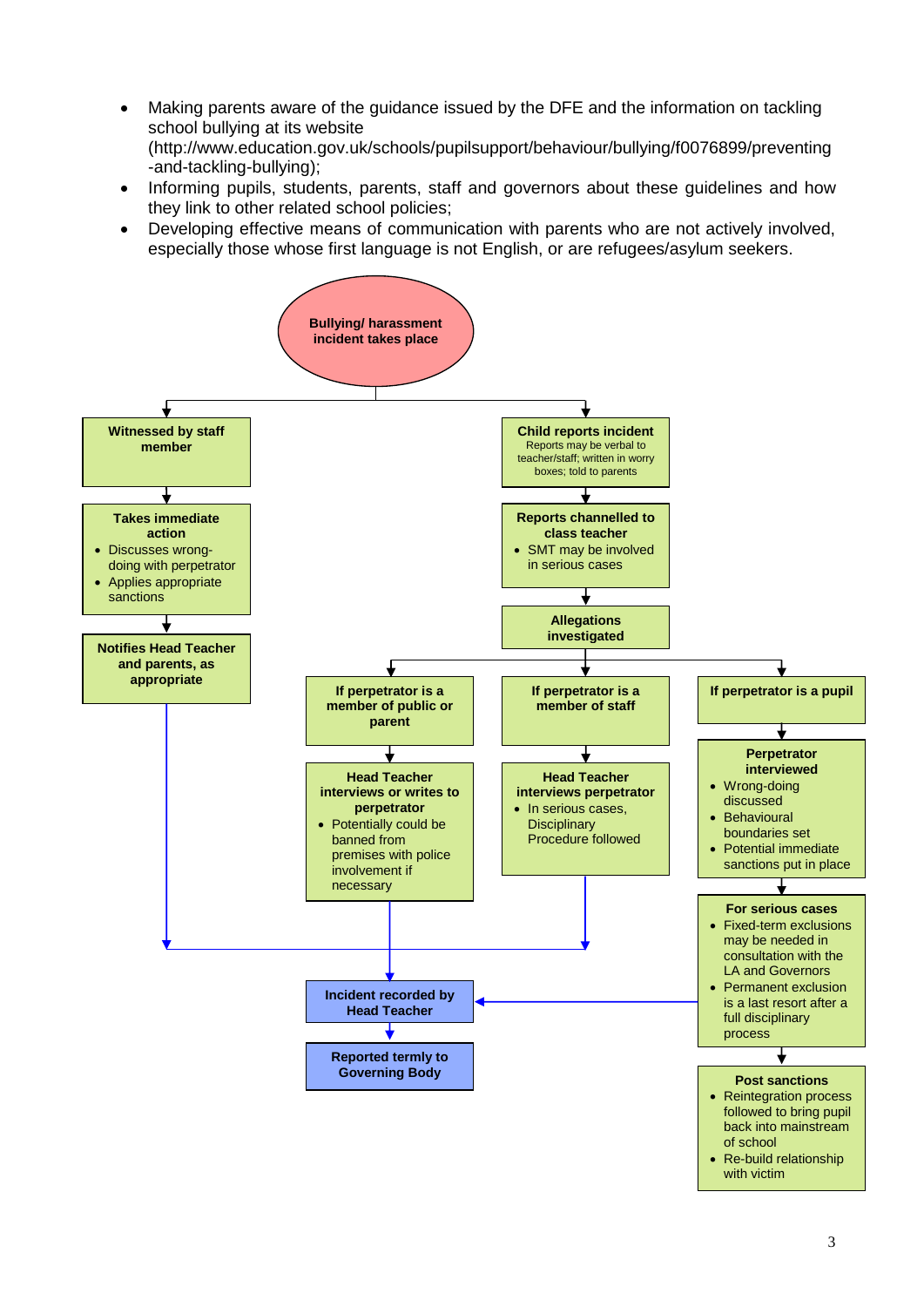## **REPORTING INCIDENTS**

A child may report any incident of bullying or harassment through a number of channels, whether the perpetrator is a child or an adult by: -

- Reporting it to the class teacher, or other member of staff. The school's Learning Mentor can support the child to describe the incident(s) as fully as possible;
- Telling a parent, carer or other trusted individual;
- Posting a message in the class 'worry box';
- Discussing it during 'circle time' in the classroom.

A member of staff may also witness an incident, in which case immediate steps will be taken: firstly to discuss the wrong-doing with all those involved; impose an immediate sanction such as time-out or loss of play-time; and then to notify the Head Teacher and parents if appropriate.

#### **The role of governors**

The governing body supports the Head Teacher in all attempts to eliminate bullying from our school. The governing body will not condone any bullying at all in our school, and any incidents of bullying that do occur will be taken very seriously, and dealt with appropriately.

The governing body monitors any incidents of bullying, and reviews the effectiveness of the school's policy regularly. The governors require the Head Teacher to keep accurate records of all serious incidents of bullying, and to report to the governors on request about the effectiveness of school anti-bullying strategies.

A parent who is dissatisfied with the way the school has dealt with a bullying incident should contact the Head Teacher. Should they remain dissatisfied, they can write to the chair of governors (in line with the standing complaints procedure). The governing body responds within ten days to any request from a parent to investigate incidents of bullying. In all cases the governing body notifies the Head Teacher, and asks him/her to conduct an investigation into the case, and to report back to a representative of the governing body. It may be appropriate for the SENCO to be asked to give advice and support.

## **INTERVENTION**

## **Dealing with incidents**

In all incidents of harassment, whatever the nature, all staff will be expected to:

- 1. Investigate allegations immediately in order to establish the facts.
- 2. Submit a report to the class teacher or member of the senior management team as appropriate.

#### **Dealing with alleged perpetrators of harassment**

Pupil: The wrongdoing will be firmly explained to the pupil (this may then be repeated in the presence of the pupil's parents/carers). It will be made clear that it is their behaviour that is inappropriate not them. Pupils will be asked to consider why they might be bullying and what it might feel like to be bullied, using RULER Blueprint tool to help them understand and analyse their behaviour in conflict situations. We will try to find a restorative way they can make amends and rebuild the relationship with the harassed/bullied person if possible. Clear boundaries will be set within which the pupil must behave and work. The child may or may not be punished. In serious cases, exclusion may be considered.

Staff: The member of staff will be interviewed by the Head Teacher. The staff member has the right to be accompanied by a friend or union representative. A written record will be kept on the individual's personnel file (according to their terms and conditions of service). In serious cases, the Head Teacher may pursue the matter in accordance with the agreed Disciplinary Procedure after seeking advice from the Local Authority or LDBS.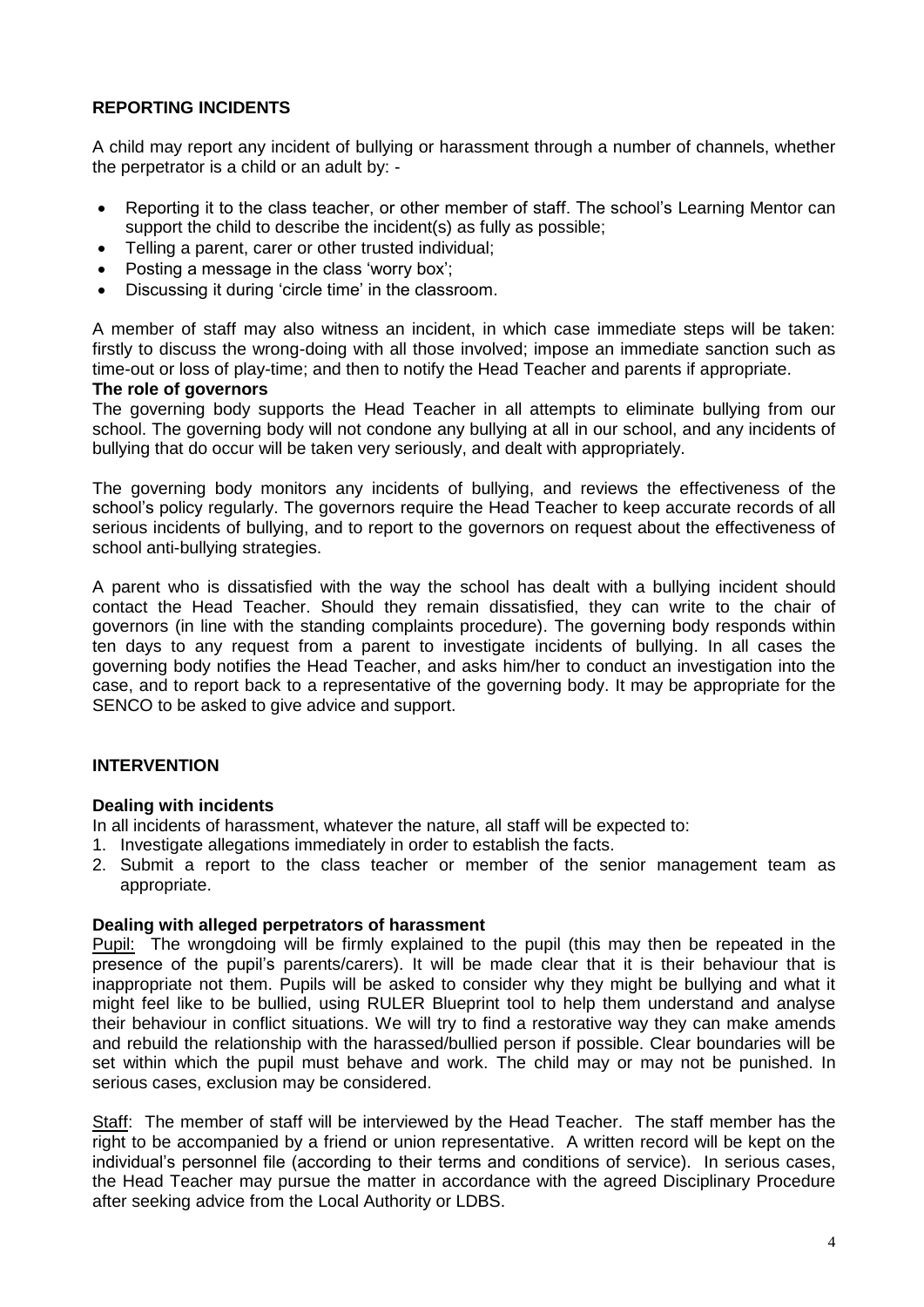Member of public or parent/carer: The Head Teacher may interview the alleged perpetrator, or write to them. At the discretion of the Head Teacher, and with guidance from governors/chair of governors, the perpetrator may be banned from the premises. Assistance from the police may be sought if necessary.

In all cases, parents are free to contact the Key Stage Manager, Head Teacher or Chair of Governors should they have any concerns or questions about the due process.

## **Sanctions**

It may be appropriate to punish the perpetrator immediately, by sending them to the time-out room, the Head Teacher's office or by denying them playtime.

Other punishments may include: removal from the class; withdrawal of access to the school IT system (if the pupil misuses it); withholding participation in a school trip or sports event that is not an essential part of the curriculum; withdrawal of break or lunchtime privileges; or denial of any privilege to carrying out useful tasks in the school.

In serious cases, the Head Teacher may consider that a fixed-term (temporary) exclusion from school is warranted. Before any exclusions are applied, the Chair of Governors (or other designated member of the Board) will be consulted; advice from the Local Authority or LDBS may also be sought.

Permanent exclusions are extremely rare and the last resort after a long disciplinary process. Permanent exclusions will only be enacted after full consultation with the Local Authority and Governing Body (the Pupil Exclusion Panel).

## **Victim Support**

All Saints School will support victims by:-

- Listening to them in a supportive and active manner:
- Not implying that it is their fault;
- Discussing possible short-term strategies that could help them extricate themselves from bullying situations;
- Considering strategies to develop peer support for the victim;
- Offering support that is sensitive to their wishes and those of their parents/carers;
- Communicating with the parents/carers to explain what actions have been taken with respect to their child (information regarding steps taken with the perpetrator is confidential);
- Considering who else within the school needs to be aware of the incident/s in order that the victim feels secure and that the fears of others are allayed;
- Maintaining appropriate confidentiality. Victims will be listened to in confidence prior to steps being taken to understand and improve the situation.

It may be the case that more serious incidents have an impact upon the whole school. If this happens, the views of the victim will be taken into account before considering whether the information that should be relayed to the school community and the best means to do so. If there is a danger of distortion through rumour or speculation, teachers may be asked to explain the matter to their groups or classes.

## **Reintegration after Fixed-Term Exclusions**

Should the perpetrator be excluded from school their return will be managed in such a way so as to secure the best interests of both the victim and the perpetrator. A reintegration plan will be drawn up by the Head Teacher and SENCO, in consultation with the class teacher(s). This plan will be shared with all concerned stakeholders.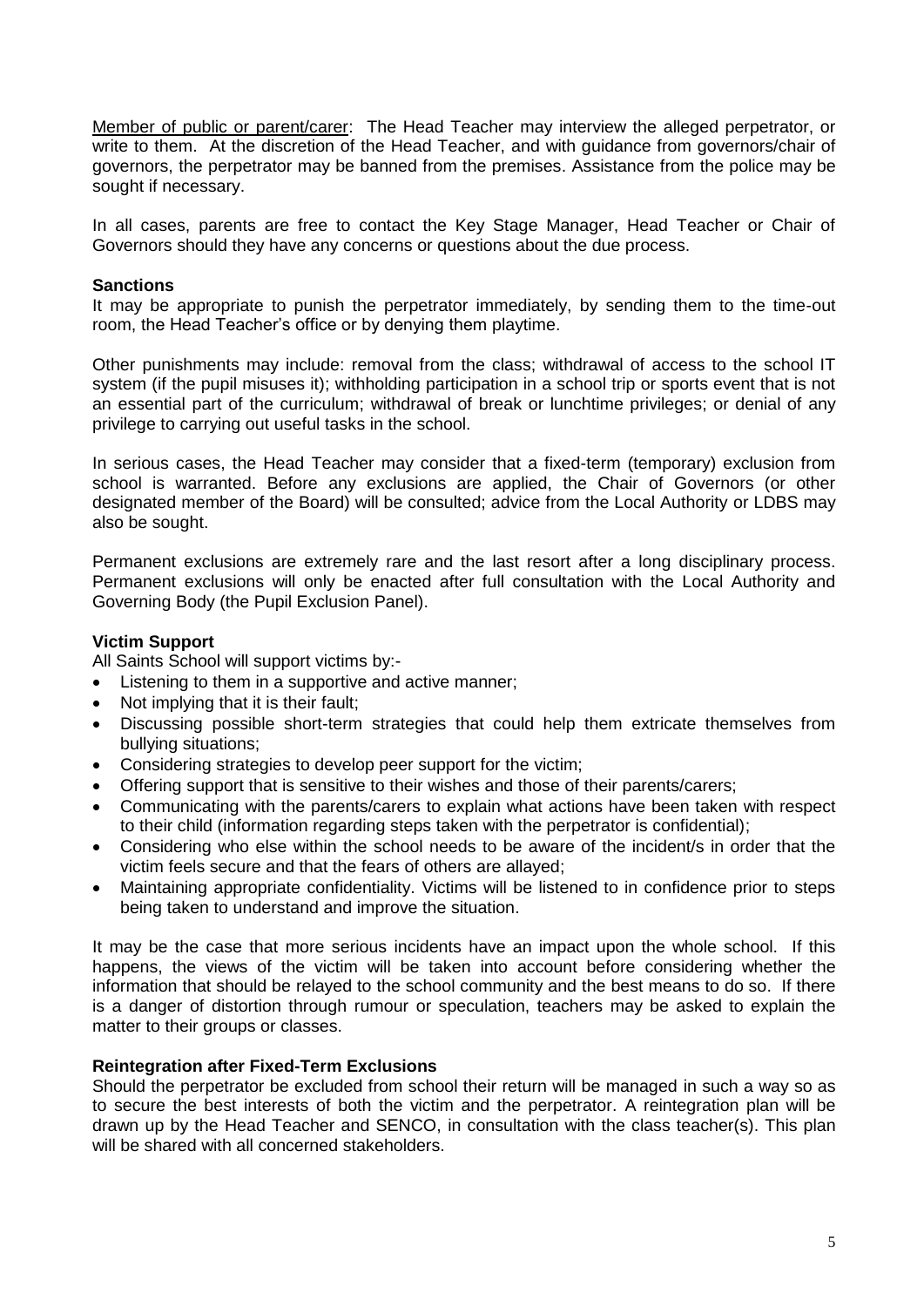## **MONITORING INCIDENTS**

Incidents of harassment will be recorded in order to establish an overview of the pattern, frequency and type of incidents that occur. Records will be used to ensure consistency of approach in the methods used to deal with perpetrators of harassment and will provide the Hammersmith & Fulham Local Authority with a statistical base for analysing trends and acting upon these as appropriate.

At All Saints School a record will be kept of incidents of harassment on the following categories

- Non-verbal abuse, including derogatory gestures
- Verbal abuse e.g. spoken insults/name calling
- Damage to property (such as graffiti)
- Literature or other printed materials such as badges
- Bullying, threats or intimidation
- Physical assault or violence

Records will be kept by the Head Teacher, in order to provide reports termly to the governing body; annual reports will be submitted to the Local Authority of racist incidents. The Head Teacher will ensure follow up action is taken and be responsible for monitoring its implementation, seeking advice from officers of the Local Authority when necessary.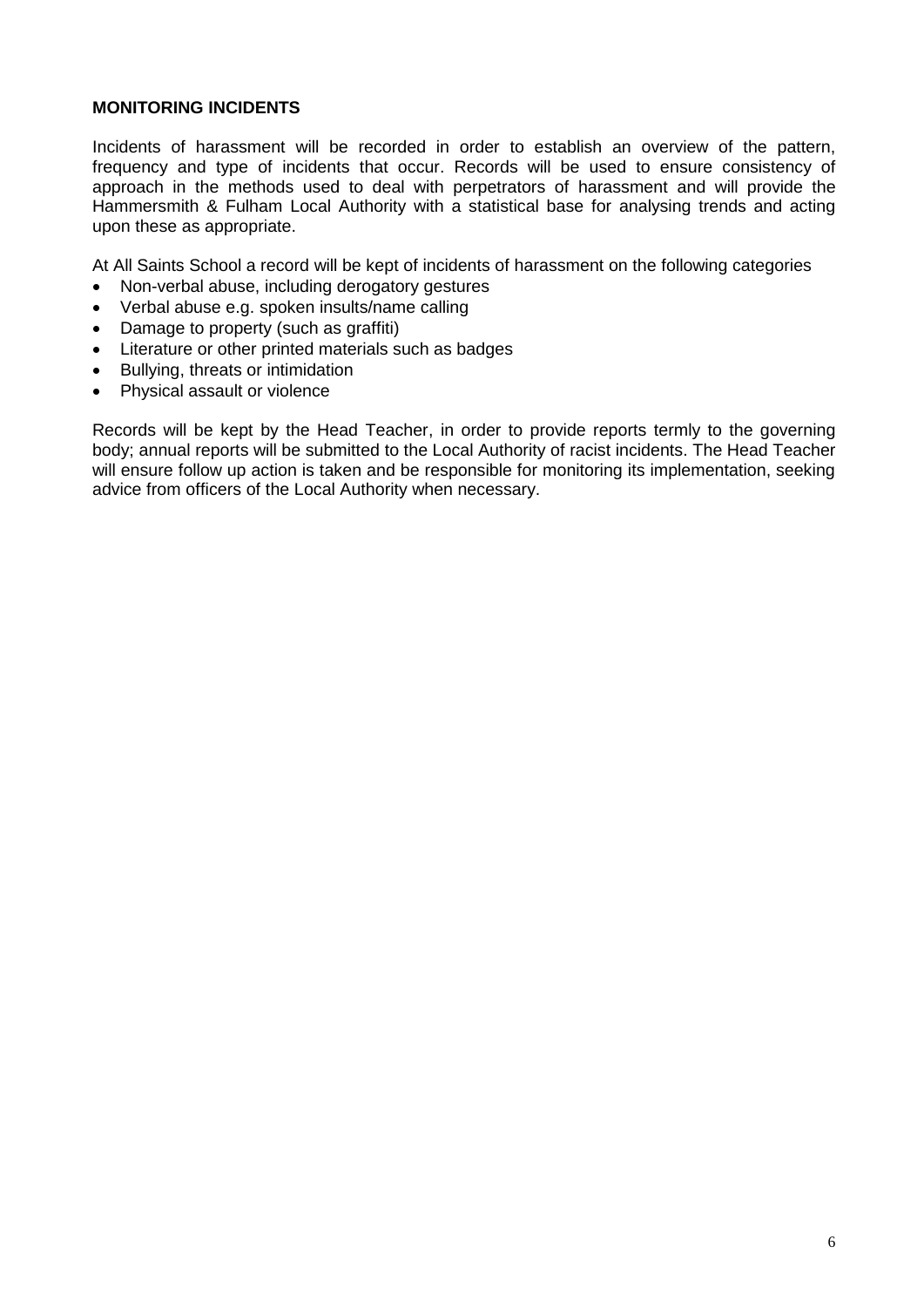# **Annex 1: LEGAL OBLIGATIONS AND DEFINITIONS OF TERMS**

## The LEGAL POSITION

Section 17 of the Race Relations Act (1976) and Section 22 of the Sex Discrimination Act (1975) make it unlawful for bodies in charge of educational establishments to discriminate in the way they afford a pupil access to any benefits, facilities or services, or by subjecting the pupil to any other detriment. Failure to deal adequately with complaints or racial or sexual harassment may result in a school becoming liable under this provision if a child is, as a consequence of harassment, disadvantaged in their access to benefits, facilities or services compared to other children.

## DEFINITIONS OF TERMS

## **Harassment**

Harassment is here defined as: *Any form of behaviour which has the effect of intimidating, ridiculing and undermining the confidence of a person/group because of their sex, racial or ethnic background, because of disability or because they are lesbian or gay.* It includes:

- Offensive, derogatory gestures
- Name-calling, insults or derogatory remarks
- Graffiti
- The wearing of provocative badges or insignia
- Dissemination of material that is racist, sexist, homophobic or offensive to people with disabilities
- Bullying, threatened or actual physical assault
- Cyber-bullying

## **Bullying**

Bullying is a form of harassment and will be treated seriously. A working definition states: *Bullying is violence (physical, verbal or psychological) conducted by an individual or group and directed against an individual or group, defenceless in the actual situation.*

*Cyber-bullying is a form of bullying which is carried out through an internet service such as email, chat room, discussion group or instant messaging. It can also include bullying through mobile phone technologies such as short message services (SMS).*

Characteristics of bullying include:

- Bullies relying on power or domination, often with group support
- Name-calling
- The isolating of victims
- Prolonged or repetitive bullying
- Social ostracism, malicious gossip, exclusion, mental cruelty as well as physical abuse
- Intimidation and rude gestures
- Threats and extortion
- 'The look' referred to by children as a form of non-verbal bullying
- Social codes making victims feel they should not tell
- Others may be aware that bullying is taking place, but feel unable to report it or to intervene
- Victim's distress caused by anxiety about future attacks

#### **Racial Harassment**

l

Racial harassment may be defined as any hostile or offensive act - or any incitement to commit such an act - by a person of one racial and ethnic group against a person of another racial or ethnic group**<sup>1</sup>** . In line with the Local Authority's recommendation, and according to the Stephen

Please also refer to the schools Equality Policy, Spring Term 2009.